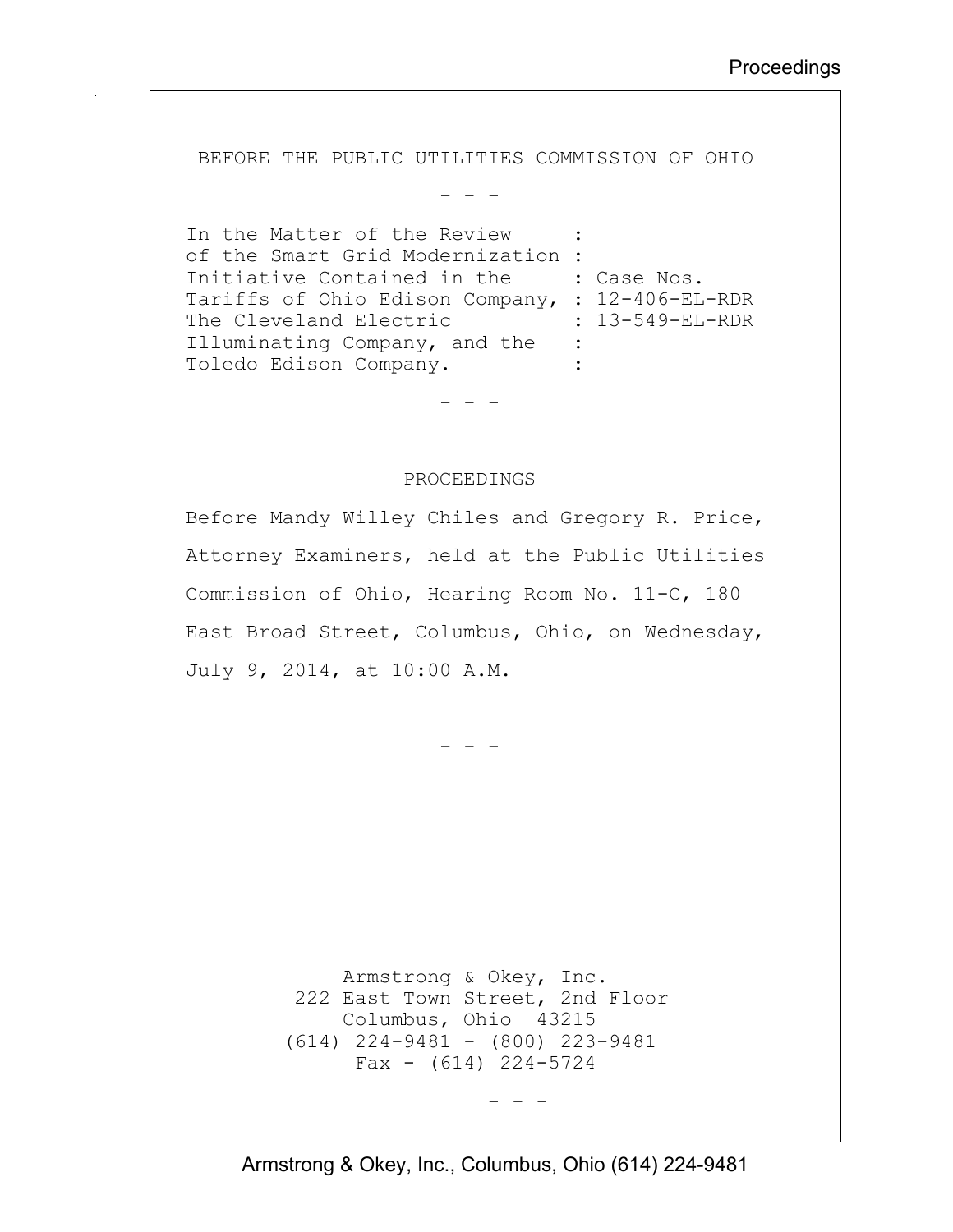1 APPEARANCES: 2 Ms. Kathy J. Kolich Senior Corporate Counsel 3 FirstEnergy Service Company 76 South Main Street 4 Akron, Ohio 44308 and 5 Calfee Halter & Griswald By Ms. Colleen M. O'Neil 6 1405 East 6th Street Cleveland, Ohio 44114 7 On behalf of Ohio Edison Company, 8 The Cleveland Electric Illuminating Company, and The Toledo Edison 9 Company. 10 Mr. Thomas G. Lindgren 11 and Mr. Devin D. Parran 12 Assistant Attorneys General 180 East Broad Street 13 6th Floor Columbus, Ohio 43215 14 On behalf of the Staff of the 15 Public Utilities Commission of Ohio. 16 Mr. Terry L. Etter 17 Assistant Consumers' Counsel 10 West Broad Street, Suite 1800 18 Columbus, Ohio 43215 19 On behalf of Residential Utility Consumers. 20 21 22 - - - 23 24 25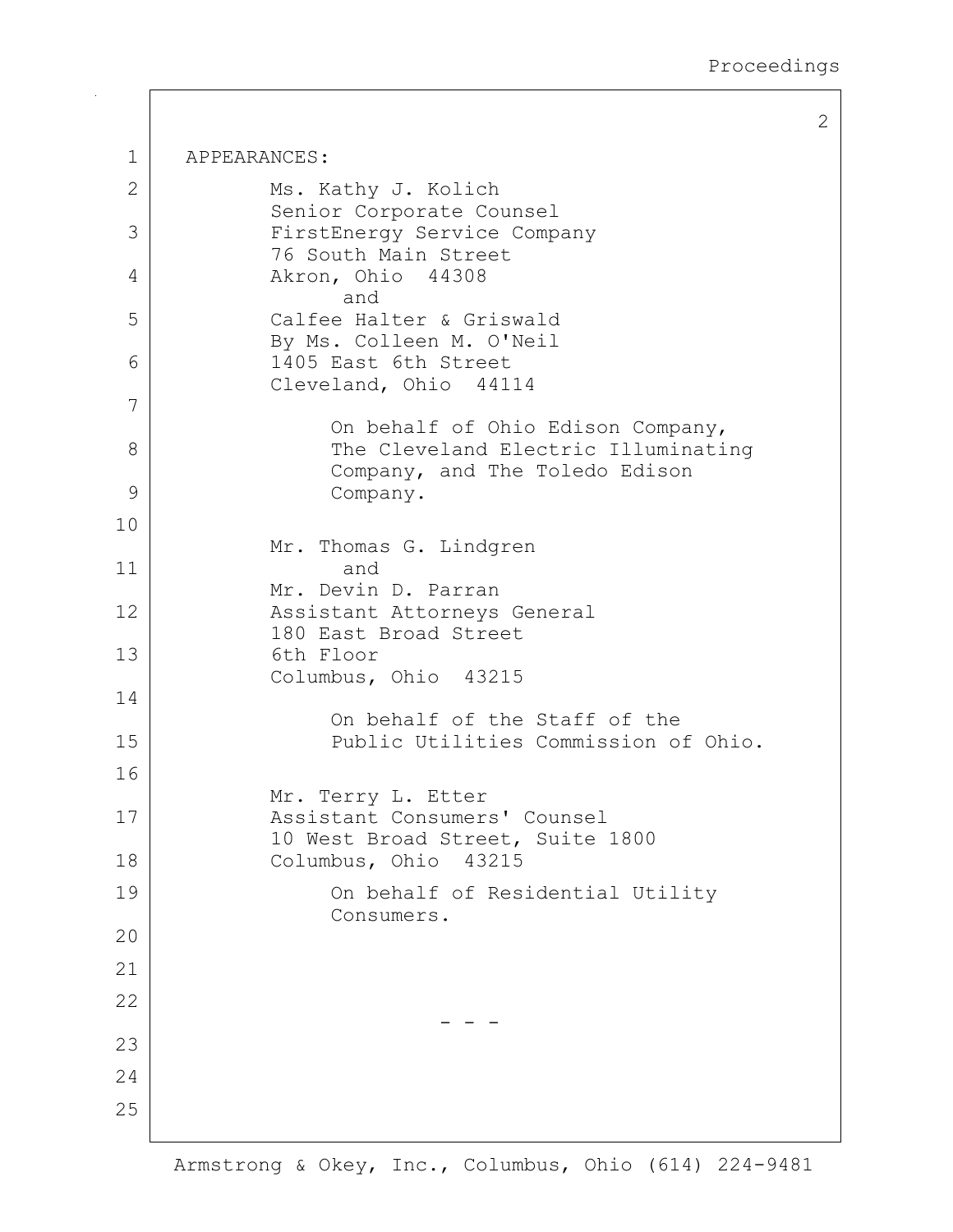Proceedings

|                |                 |                    |                |              | $\mathcal{S}$ |
|----------------|-----------------|--------------------|----------------|--------------|---------------|
| $\mathbf 1$    |                 | INDEX TO WITNESSES |                |              |               |
| $\mathbf{2}$   |                 |                    |                |              |               |
| $\mathcal{S}$  |                 |                    | DIRECT         | ${\tt CROS}$ |               |
| $\sqrt{4}$     | STAFF WITNESSES |                    |                |              |               |
| 5              | DANIEL JOHNSON  |                    | $\overline{7}$ |              |               |
| $\sqrt{6}$     |                 |                    |                |              |               |
| $\overline{7}$ |                 |                    |                |              |               |
| $\,8\,$        |                 |                    |                |              |               |
| $\mathcal{G}$  |                 |                    |                |              |               |
| $10$           |                 |                    |                |              |               |
| $11\,$         |                 |                    |                |              |               |
| 12             |                 |                    |                |              |               |
| 13             |                 |                    |                |              |               |
| $1\,4$         |                 |                    |                |              |               |
| 15             |                 |                    |                |              |               |
| 16             |                 |                    |                |              |               |
| $17$           |                 |                    |                |              |               |
| 18             |                 |                    |                |              |               |
| 19             |                 |                    |                |              |               |
| 20             |                 |                    |                |              |               |
| 21             |                 |                    |                |              |               |
| 22             |                 |                    |                |              |               |
| 23             |                 |                    |                |              |               |
| 24             |                 |                    |                |              |               |
| 25             |                 |                    |                |              |               |
|                |                 |                    |                |              |               |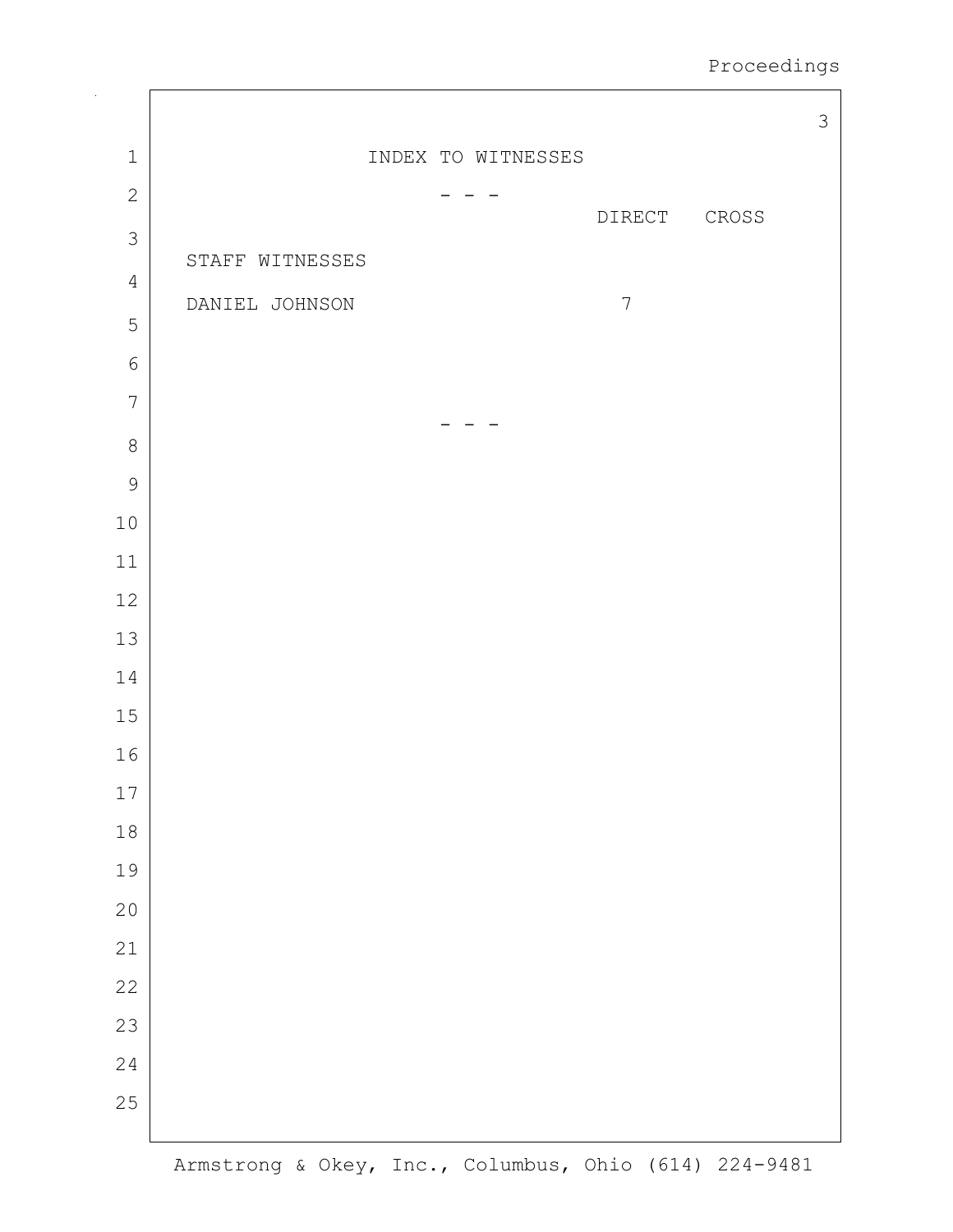|                |                                                  | $\overline{4}$ |
|----------------|--------------------------------------------------|----------------|
| $\mathbf 1$    | INDEX TO EXHIBITS                                |                |
| $\mathbf{2}$   |                                                  |                |
| 3              | IDENTIFIED                                       |                |
| $\sqrt{4}$     | JOINT EXHIBITS                                   |                |
| 5              | Stipulation and Recommendation<br>$\overline{7}$ |                |
| $\sqrt{6}$     |                                                  |                |
| $\overline{7}$ |                                                  |                |
| $\,8\,$        |                                                  |                |
| $\mathcal{G}$  |                                                  |                |
| $10$           |                                                  |                |
| $11\,$         |                                                  |                |
| $12\,$         |                                                  |                |
| $13\,$         |                                                  |                |
| $1\,4$         |                                                  |                |
| 15             |                                                  |                |
| 16             |                                                  |                |
| $17\,$         |                                                  |                |
| 18             |                                                  |                |
| 19             |                                                  |                |
| 20             |                                                  |                |
| 21             |                                                  |                |
| 22             |                                                  |                |
| 23             |                                                  |                |
| 24             |                                                  |                |
| 25             |                                                  |                |
|                |                                                  |                |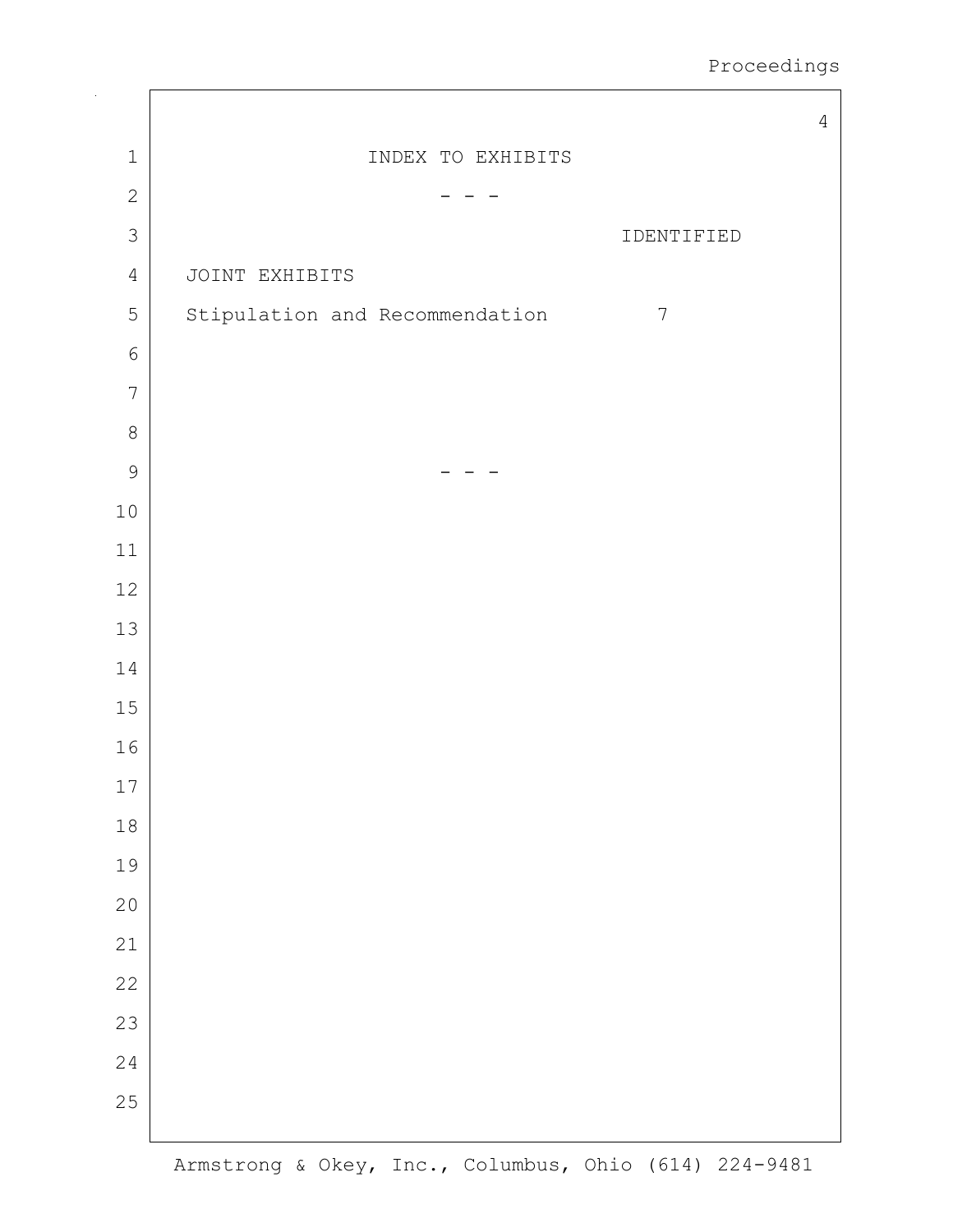|                |                                                  | 5 |
|----------------|--------------------------------------------------|---|
| 1              | Wednesday Morning,                               |   |
| $\overline{2}$ | July 9, 2014.                                    |   |
| 3              |                                                  |   |
| 4              | ATTORNEY EXAMINER CHILES: The                    |   |
| 5              | Public Utilities Commission of Ohio has called   |   |
| 6              | for hearing at this time and place Cases No.     |   |
| 7              | 12-406-EL-RDR and 13-549-EL-RDR In the Matter of |   |
| 8              | the Review of the Smart Grid Modernization       |   |
| 9              | Initiative Contained in the Tariffs of the Ohio  |   |
| 10             | Edison Company, The Cleveland Electric           |   |
| 11             | Illuminating Company and The Toledo Edison       |   |
| 12             | Company.                                         |   |
| 13             | My name is Mandy Chiles and with me              |   |
| 14             | is Gregory Price and we are the Attorney         |   |
| 15             | Examiners assigned by the Commission to hear     |   |
| 16             | this case. Let't begin by taking the             |   |
| 17             | appearances. For the Company.                    |   |
| 18             | MS. KOLICH: Thank you, your Honor.               |   |
| 19             | Kathy J. Kolich, counsel for the companies, the  |   |
| 20             | Ohio Edison Company, The Cleveland Electric      |   |
| 21             | Illuminating Company and The Toledo Edison       |   |
| 22             | Company, 76 South Main Street, Akron, Ohio       |   |
| 23             | 44308.                                           |   |
| 24             | And my co-counsel Ms. Colleen M.                 |   |
| 25             | O'Neil, with Calfee Halter & Griswald, 1405 East |   |

 $\sqrt{ }$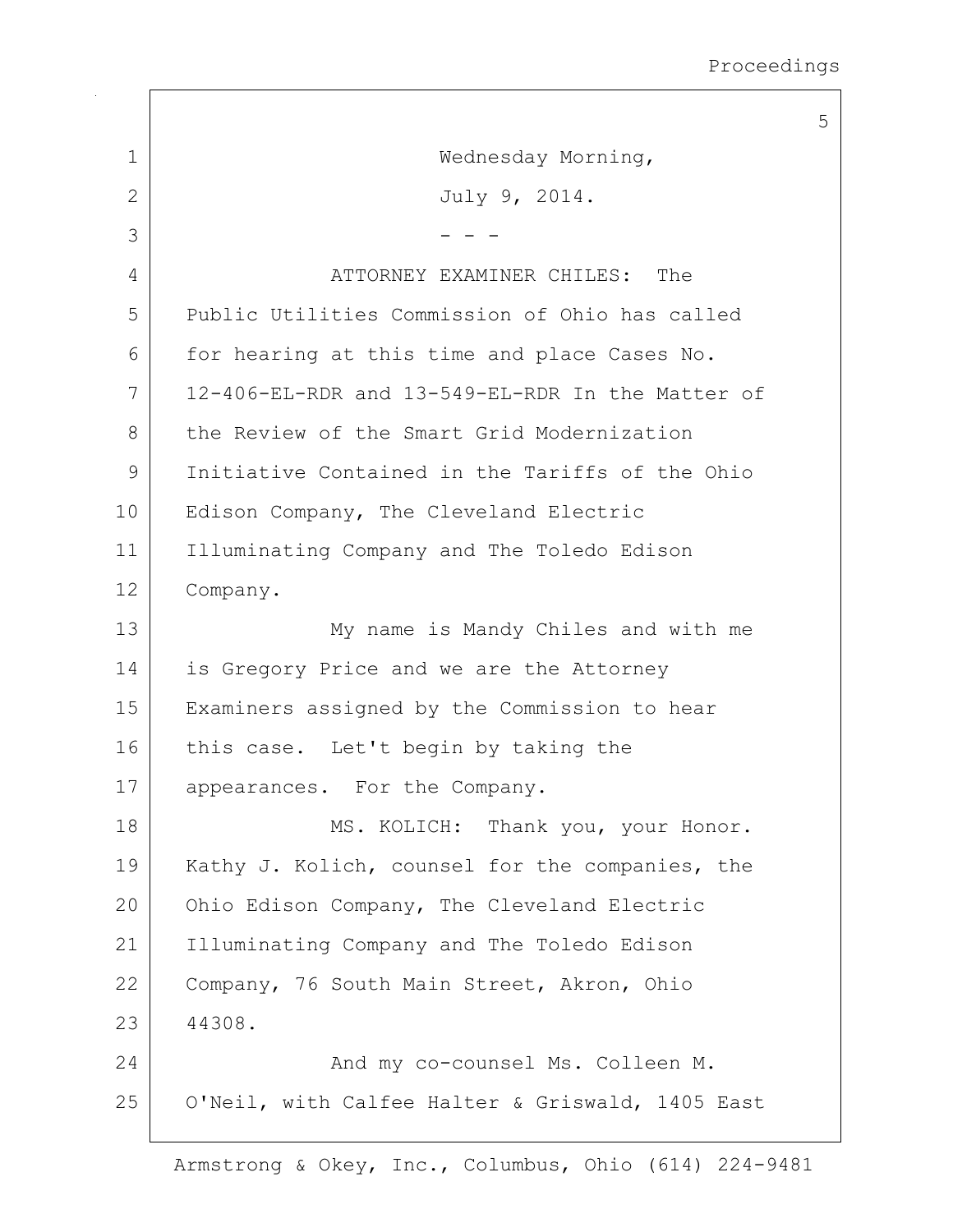6 1 | 6th Street, Cleveland Ohio 44114. 2 ATTORNEY EXAMINER CHILES: Thank 3 you. On behalf of the Ohio Consumers' Counsel. 4 MR. ETTER: Thank you, your Honor. 5 Good morning. On behalf of residential utility 6 consumers, the Office of the Ohio Consumers' 7 Counsel, Bruce J. Weston, Ohio Consumers' 8 Counsel, Terry L. Etter, Assistant Consumers' 9 Counsel. We are at 10 West Broad Street, Suite 10 1800, Columbus, Ohio 43215. 11 ATTORNEY EXAMINER CHILES: Thank 12 | you. On behalf of the Staff. 13 MR. LINDGREN: On behalf of the 14 | Commission's Staff, Ohio Attorney General Mike 15 DeWine, by Thomas Lindgren and Devin Parram, 16 | Assistant Attorneys General, 180 East Broad 17 Street, 6th Floor, Columbus, Ohio 432115. 18 | ATTORNEY EXAMINER CHILES: Thank 19 vou. I understand the parties have docketed a 20 | stipulation; is that correct? 21 MS. KOLICH: That's correct, you 22 Honor. 23 ATTORNEY EXAMINER CHILES: Thank 24 you. Is there a witness available to support 25 the stipulation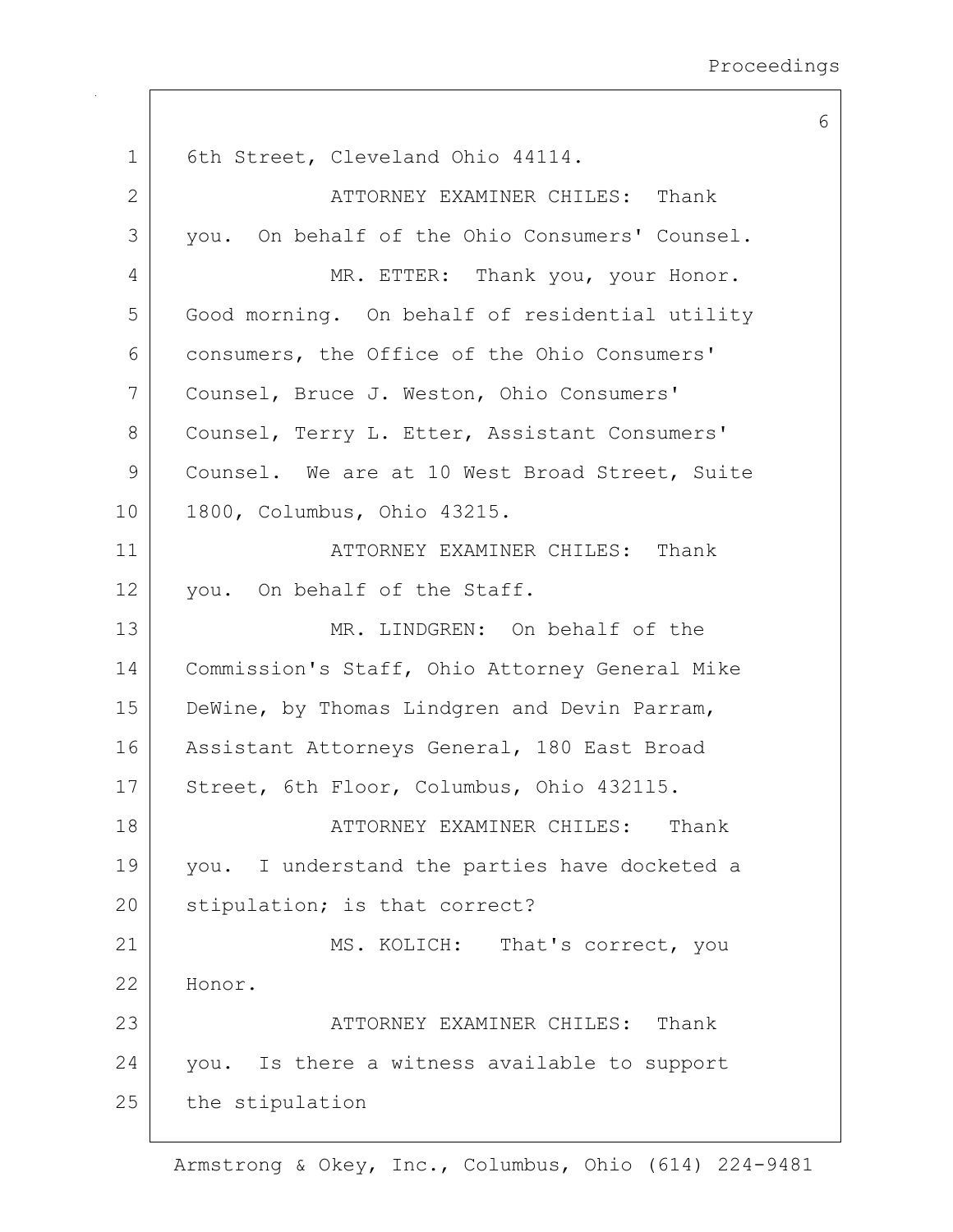| 1              | MS. KOLICH: Yes, there is.                       |
|----------------|--------------------------------------------------|
| $\overline{2}$ | MR. LINDGREN: Should we perhaps                  |
| 3              | introduce the stipulation as an exhibit first so |
| 4              | we can discuss it?                               |
| 5              | ATTORNEY EXAMINER CHILES: Sure.                  |
| 6              | MS. KOLICH: Your Honor, I have                   |
| 7              | with me a document entitled Stipulation and      |
| 8              | Recommendation in this matter. It is a joint     |
| $\mathsf{9}$   | stipulation of the parties, the Office of        |
| 10             | Consumers' Counsel, Staff, and the Companies,    |
| 11             | that I would like marked as Joint Exhibit 1 for  |
| 12             | identification.                                  |
| 13             | ATTORNEY EXAMINER CHILES:<br>So                  |
| 14             | marked.                                          |
| 15             | (EXHIBIT MARKED FOR THE PURPOSE OF               |
| 16             | IDENTIFICATION)                                  |
| 17             | MR. LINDGREN: The Staff calls                    |
| 18             | Daniel Johnson to the stand.                     |
| 19             | (WITNESS SWORN)                                  |
| 20             |                                                  |
| 21             | DANIEL JOHNSON                                   |
| 22             | called as a witness by the Staff, being first    |
| 23             | duly sworn, testified as follows:                |
| 24             | DIRECT EXAMINATION                               |
| 25             | By Mr. Lindgren:                                 |
|                |                                                  |

 $\mathbf{I}$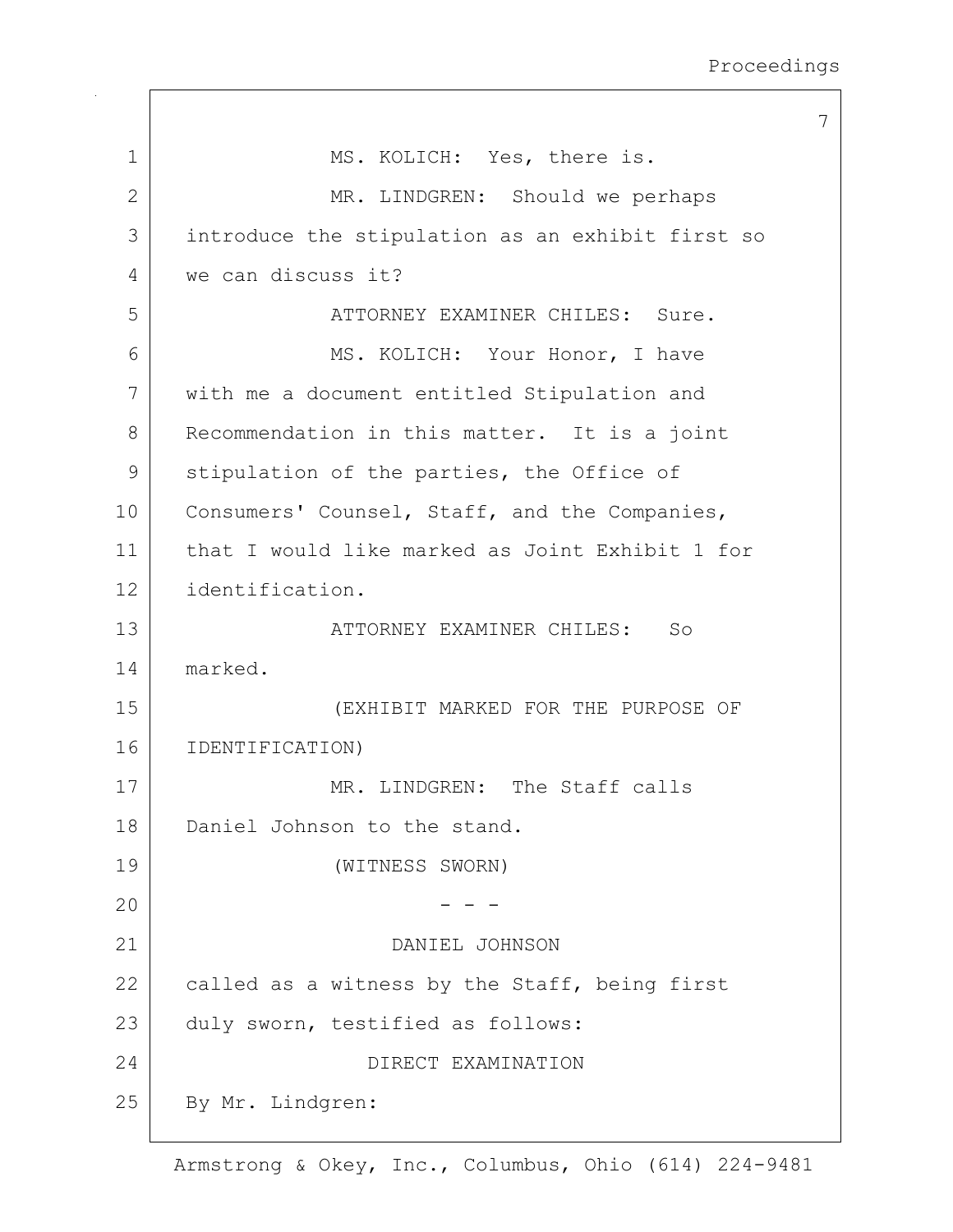1 | Q. Good morning, Mr. Johnson. 2 A. Good morning. 3 Q. What is your business address, sir? 4 A. Public Utilities Commission of Ohio, 5 | 180 East Broad Street, 6th Floor, 43215. 6 Q. Are you employed by the Public 7 Utilities Commission? 8 A. Yes, sir. 9 Q. And what is your position there? 10 | A. I am the Chief of the Planning and 11 Market Analysis Division. 12 Q. Thank you. How long have you been 13 in that position? 14 | A. I think about 12 years, at least. 15 Q. Thank you. Were you involved in the 16 proceeding we are here on this morning? 17 A. Yes. 18 Q. And what was your role in that 19 proceeding? 20 A. I led the Staff team in discussions 21 and negotiations that resulted in the 22 stipulation that was introduced just prior to me 23 coming on the stand. 24 Q. So could you briefly describe that 25 bargaining process and how that unfolded?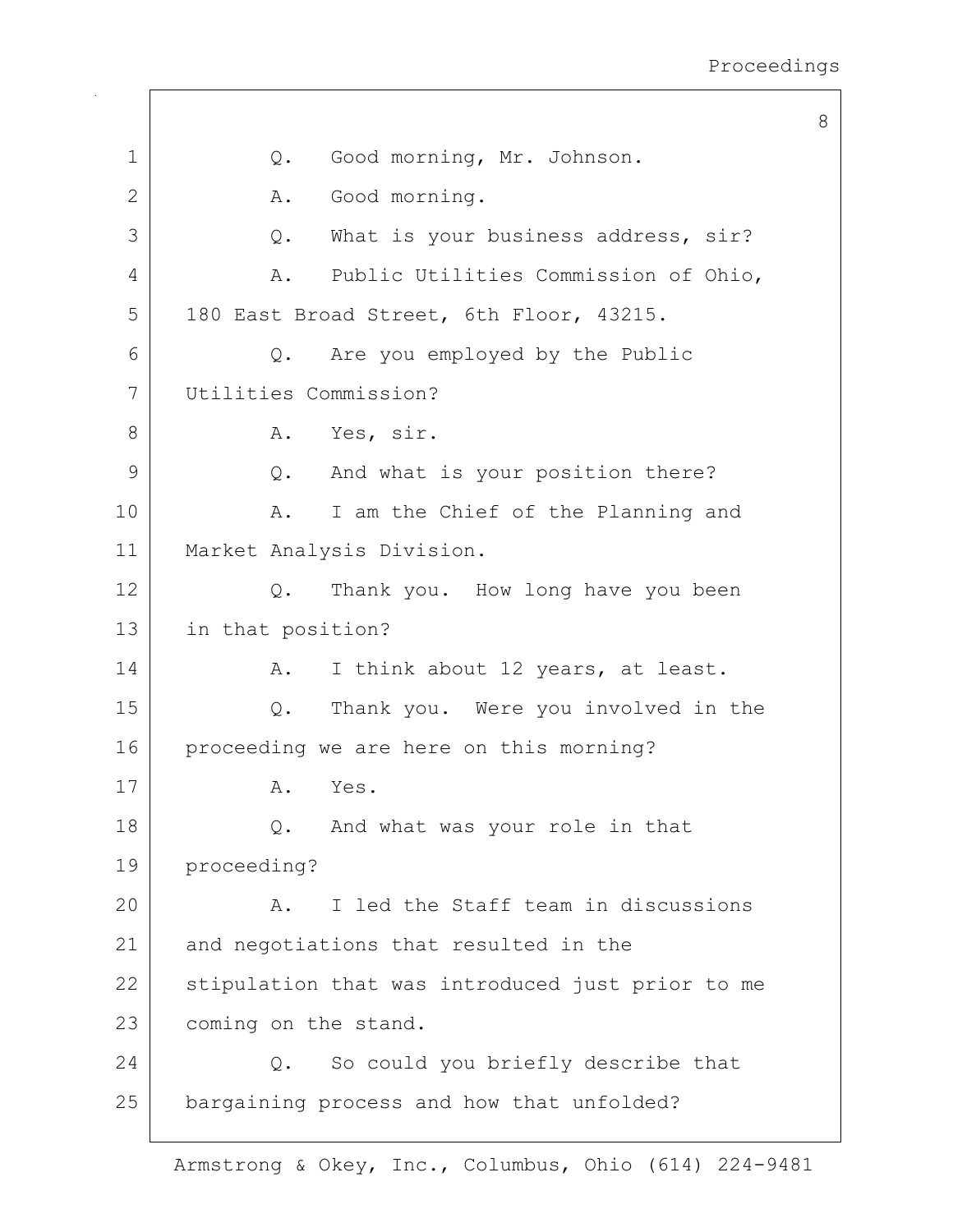| 1              | Yes. The parties, prior to<br>Α.                 |
|----------------|--------------------------------------------------|
| $\overline{2}$ | face-to-face discussions and negotiations, the   |
| 3              | parties submitted formal comments in this case.  |
| 4              | And following that based on those comments we    |
| 5              | began discussions between and among the parties, |
| 6              | which include the companies, the Office of       |
| 7              | Consumers' Counsel, and Staff.                   |
| 8              | And we met numerous times to discuss             |
| $\mathsf{9}$   | the various issues that were raised in the       |
| 10             | comments.                                        |
| 11             | Thank you. Would you say that this<br>Q.         |
| 12             | settlement package is a product of serious       |
| 13             | bargaining among capable, knowledgeable parties? |
| 14             | Yes, indeed.<br>Α.                               |
| 15             | Thank you. And you are familiar<br>Q.            |
| 16             | with all the parties in the proceeding?          |
| 17             | Α.<br>Yes.                                       |
| 18             | Thank you. In your opinion does                  |
| 19             | this settlement as a package benefit ratepayers  |
| 20             | and the public interest?                         |
| 21             | Yes, it does.<br>Α.                              |
| 22             | And can you explain how?<br>Q.                   |
| 23             | It benefits ratepayers and the<br>Α.             |
| 24             | public interest in several different ways.       |
| 25             | Primary issue in the case involved the costs for |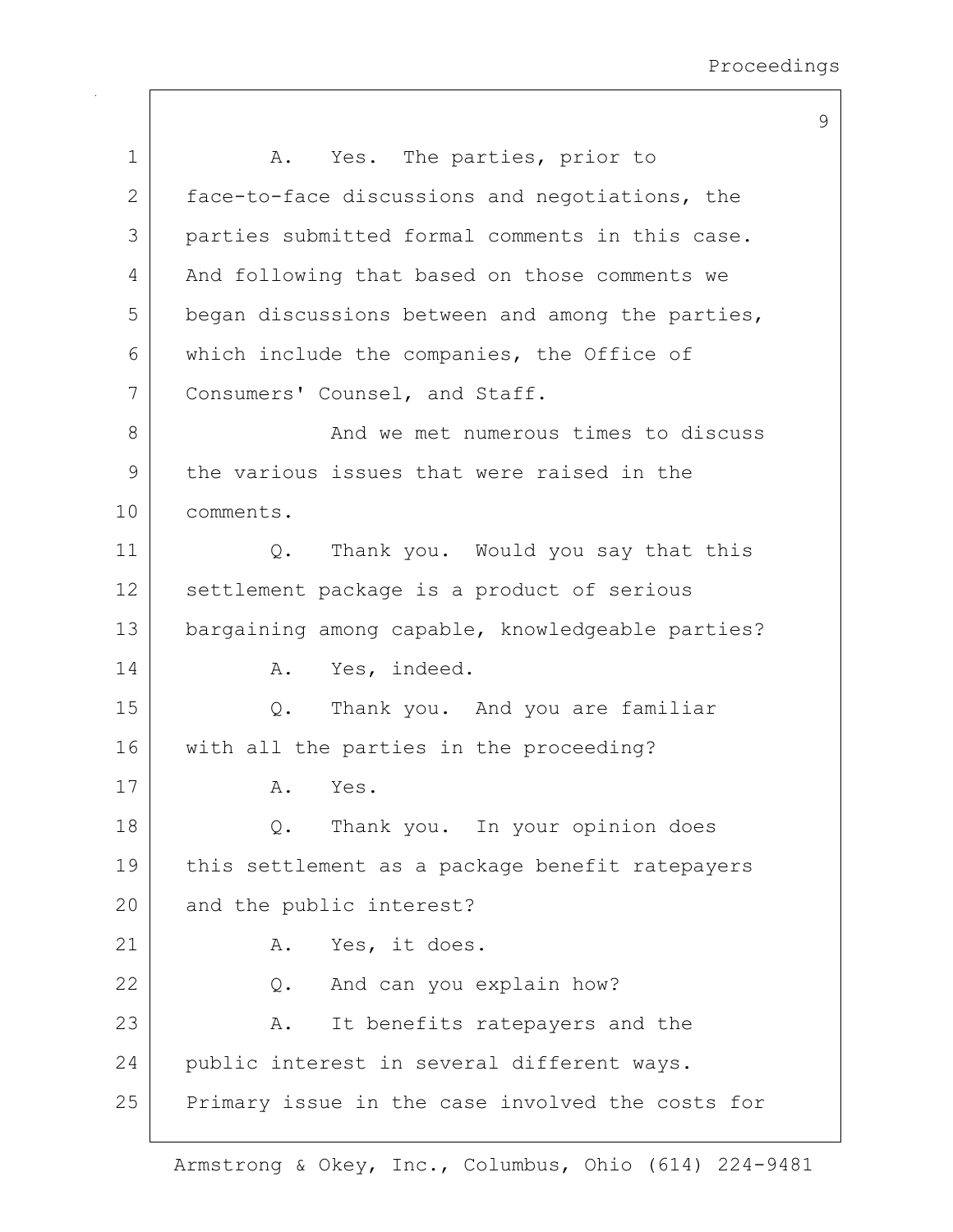| $\mathbf 1$ | the purchase and installation of fiberoptic      |
|-------------|--------------------------------------------------|
| 2           | cables known as the Leroy Center and the         |
| 3           | Mayfield lines respectively.                     |
| 4           | The public interest is served in                 |
| 5           | this case by the sharing of costs for these      |
| 6           | lines between the company on the one hand and    |
| 7           | the ratepayers on the other hand.                |
| 8           | Several other provisions of                      |
| 9           | the stipulation I believe serve the public       |
| 10          | interest. And they pertain to these lines that   |
| 11          | I have mentioned.                                |
| 12          | There is a provision that holds that             |
| 13          | any revenues -- let me step back a moment.       |
| 14          | The fiber pairs included in these                |
| 15          | fiberoptic cable lines are partly owned by       |
| 16          | the companies, that is some of them are owned by |
| 17          | the companies, and some are owned by the Zayo    |
| 18          | Group Holdings.                                  |
| 19          | The stipulation assures that                     |
| 20          | beginning on 1-1-2015 five percent of the gross  |
| 21          | revenues associated with commercial traffic that |
| 22          | is transmitted through fiber pairs owned by Zayo |
| 23          | will be remitted to the companies, and credited  |
| 24          | back to ratepayers either through Rider AMI or   |
| 25          | through a successor rate mechanism.              |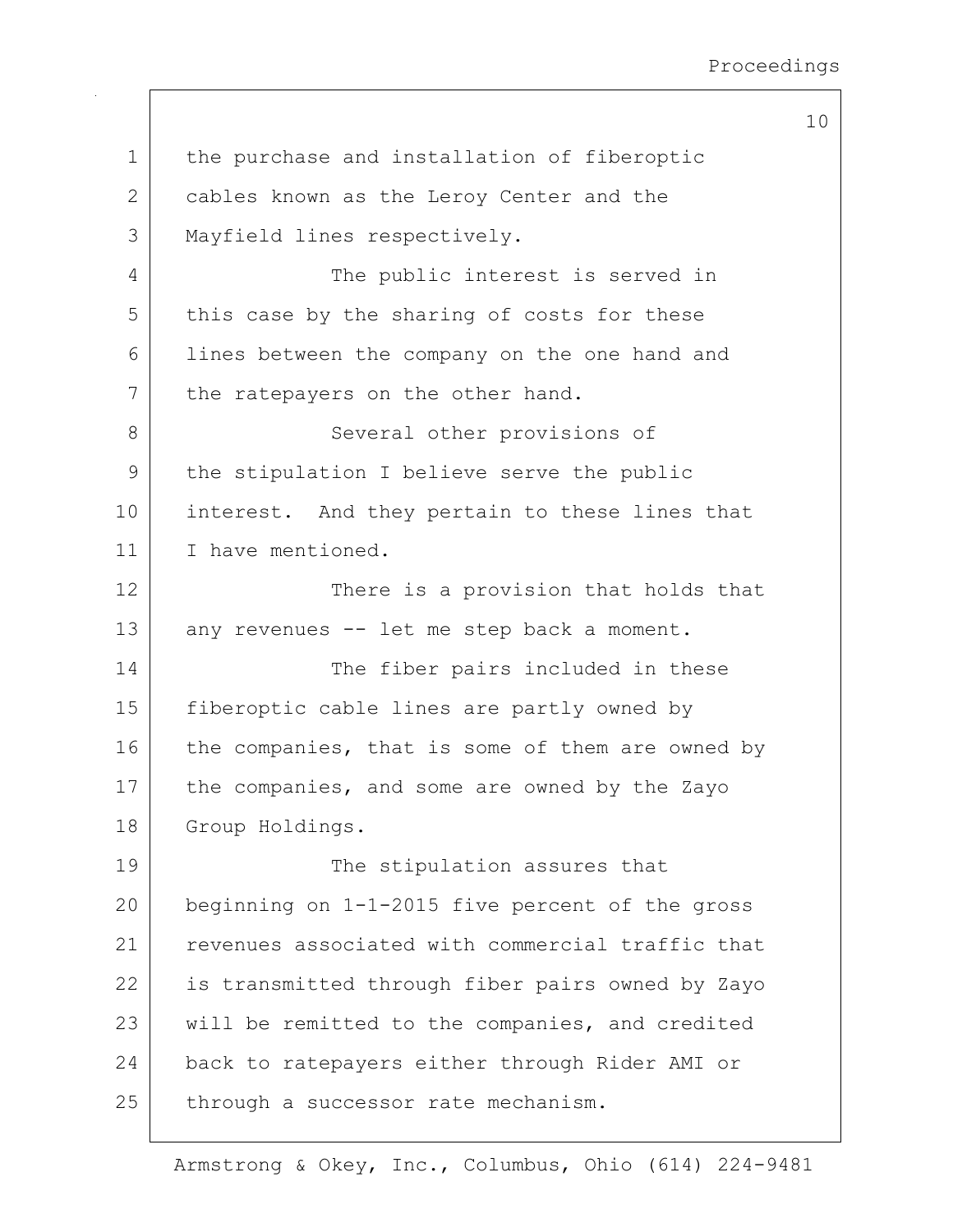11 1 and the stipulation provided for an 2 auditing and reporting mechanism to implement 3 that provision. 4 The stipulation also --5 | ATTORNEY EXAMINER PRICE: Mr. 6 Johnson, is that five percent revenue stream in 7 perpetuity as long as the cable pairs are 8 | operational, or is there some outside time limit 9 involved? 10 THE WITNESS: I don't believe an 11 | outside time limit is specified. That is 12 | subject to check. 13 MS. KOLICH: To clarify the record, 14 it is in perpetuity as long as the contract is 15 in place. 16 ATTORNEY EXAMINER PRICE: Thank you. 17 | A. Another provision of the stipulation 18 relating to the fiberoptic cables has to do with 19 the maintenance of those cables. The companies 20 represent that Zayo will be responsible for all 21 ongoing maintenance costs associated with those 22 | lines, including routine, non-routine and 23 emergency maintenance. None of these 24 maintenance costs will be charged to the 25 companies and, therefore, ratepayers have no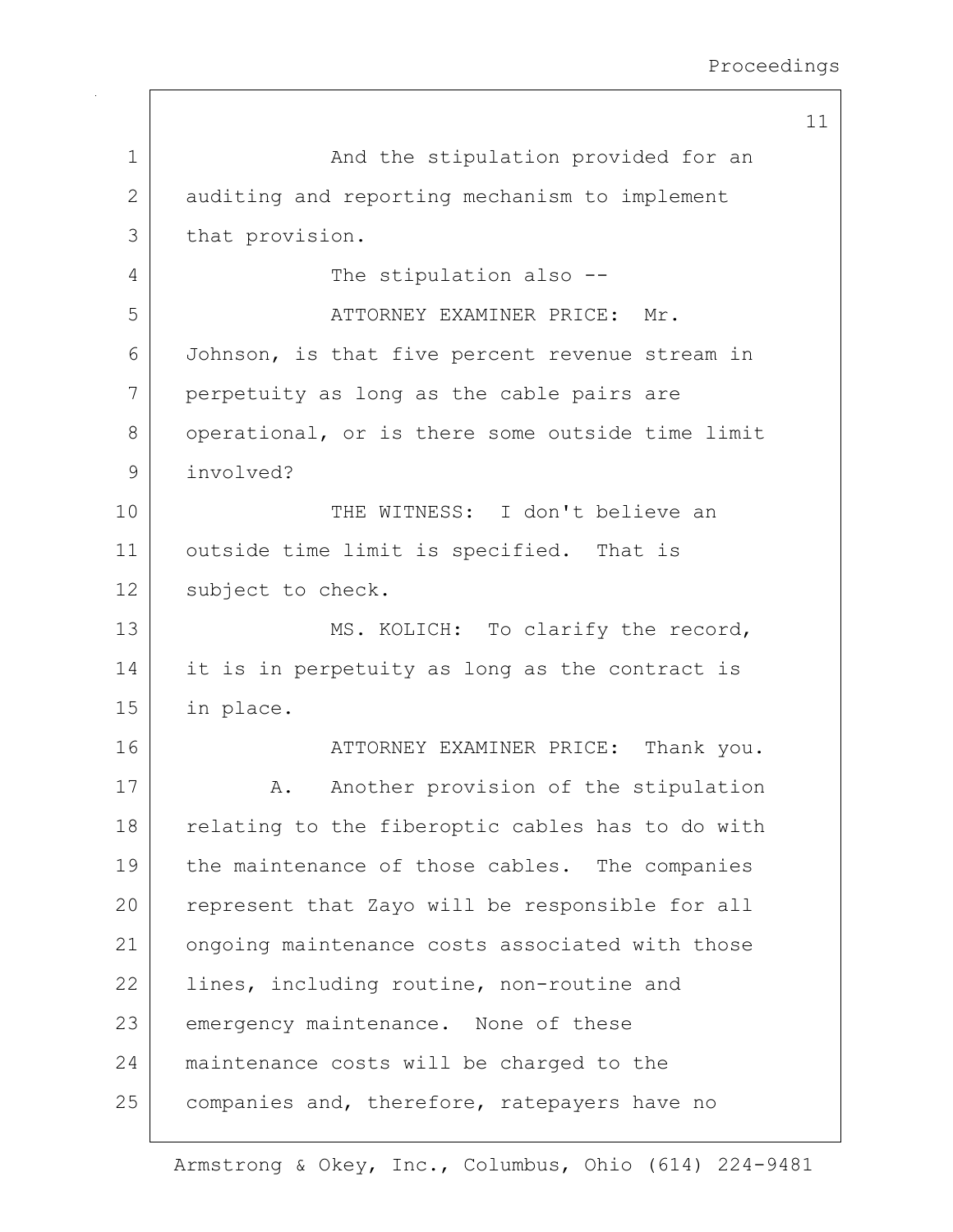| $\mathbf 1$  | chance of being exposed to those costs.         |
|--------------|-------------------------------------------------|
| $\mathbf{2}$ | Finally, the stipulation provides               |
| 3            | that all future joint billed projects for       |
| 4            | fiberoptic installation of fiberoptic cable     |
| 5            | segments, any of that that costs more than      |
| 6            | \$50,000 will be procured through a competitive |
| 7            | process.                                        |
| 8            | This will serve the public interest             |
| $\mathsf 9$  | by assuring that the costs and benefits of      |
| 10           | future projects are transparent and best value. |
| 11           | Thank you. Mr. Johnson, based on<br>Q.          |
| 12           | your experience with the Commission are you     |
| 13           | familiar with the regulatory principles and     |
| 14           | practice that apply to this type of proceeding? |
| 15           | Yes, sir.<br>Α.                                 |
| 16           | And in your opinion does this<br>Q.             |
| 17           | settlement package violate any important        |
| 18           | regulatory principle or practice?               |
| 19           | No.<br>Α.                                       |
| 20           | So, would you recommend that the<br>Q.          |
| 21           | Commission adopt the stipulation and            |
| 22           | recommendation that has been marked as Joint    |
| 23           | Exhibit 1?                                      |
| 24           | Yes.<br>Α.                                      |
| 25           | MR. LINDGREN: Thank you. I have no              |
|              |                                                 |

Armstrong & Okey, Inc., Columbus, Ohio (614) 224-9481

## 12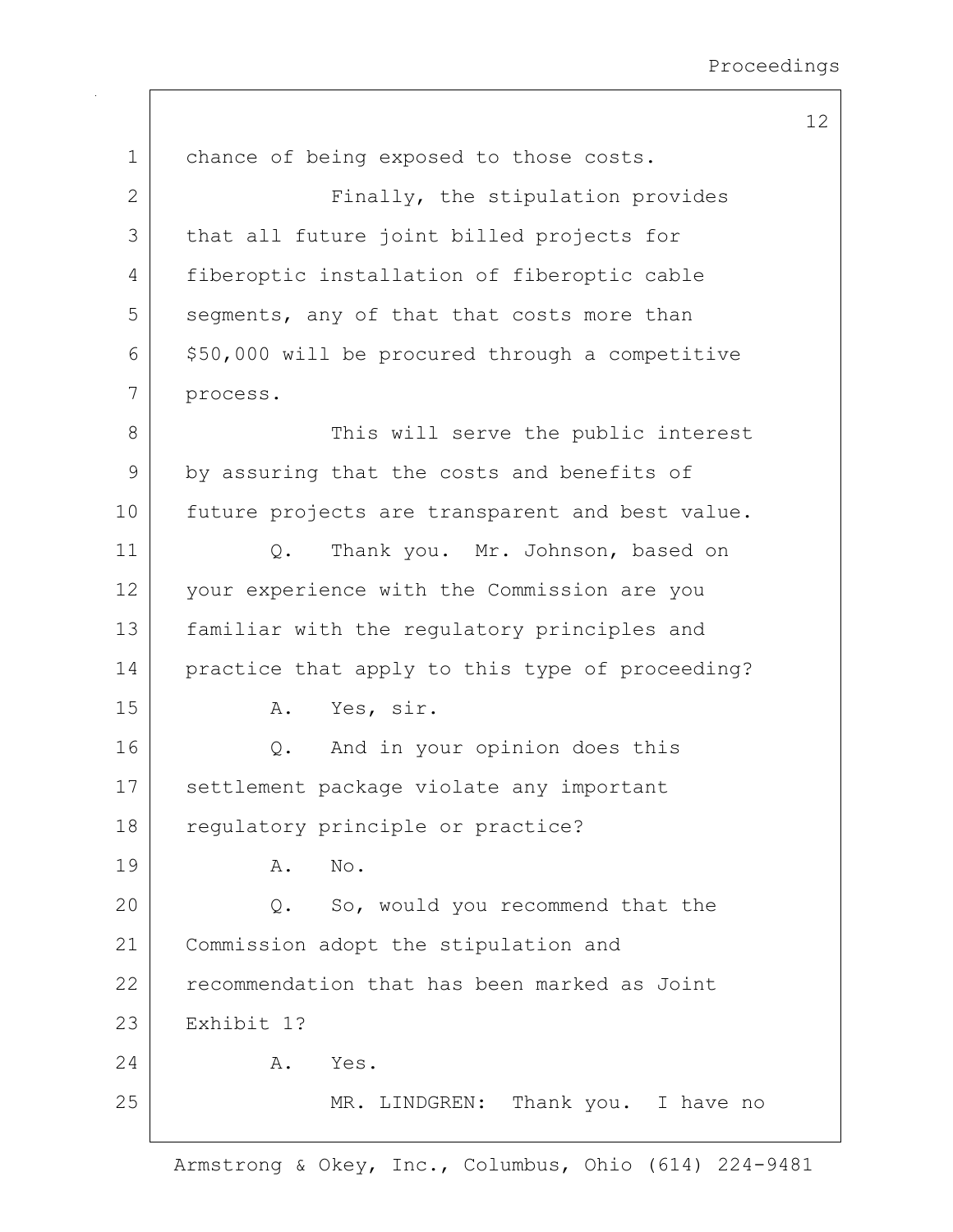13 1 further questions. 2 ATTORNEY EXAMINER CHILES: Thank 3 you. Ms. Kolich, do you have an questions for 4 Mr. Johnson? 5 MS. KOLICH: No, your Honor. 6 ATTORNEY EXAMINER CHILES: Mr. 7 Etter. 8 | MR. ETTER: No, your Honor. 9 ATTORNEY EXAMINER CHILES: Thank 10 you. Let's turn to the exhibits then. Ms. 11 | Kolich, do you have any exhibits to introduce? 12 MS. KOLICH: Just the Joint Exhibit 13 No. 1. 14 | ATTORNEY EXAMINER CHILES: Would 15 you like to move for admission? 16 MS. KOLICH: I would, please. 17 ATTORNEY EXAMINE CHILES: Are there 18 any objections? 19 Hearing none, Joint Exhibit 1 will 20 be admitted. 21 (EXHIBIT ADMITTED INTO EVIDENCE) 22 | ATTORNEY EXAMINER CHILES: Mr. 23 Lindgren, do you have any additional exhibits? 24 MR. LINDGREN: No, Your Honor. 25 ATTORNEY EXAMINER CHILES: Mr.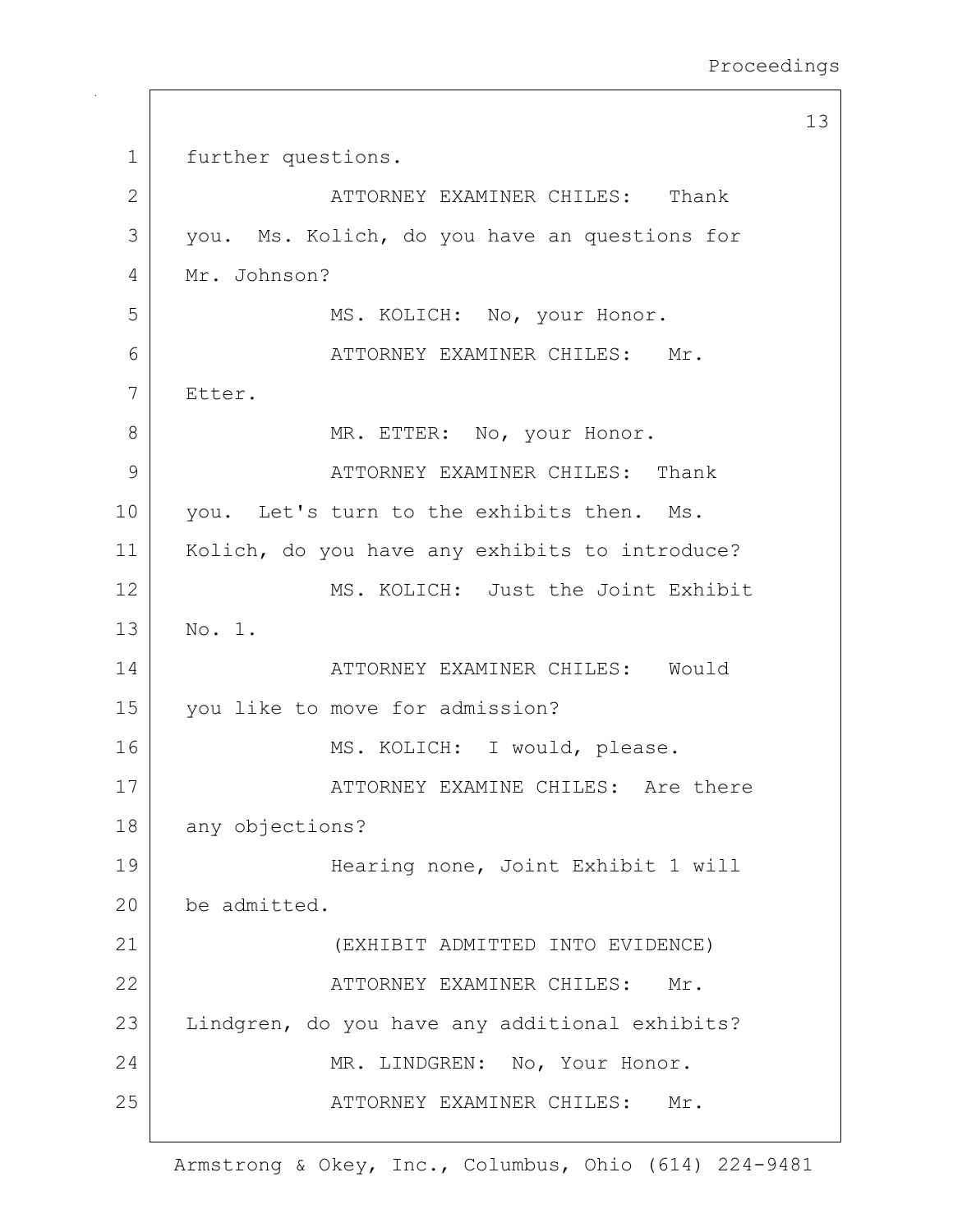```
14
1 Etter.
2 MR. ETTER: Your Honor, do you want
 3 the comments that were filed moved into the
 4 record? 
 5 |                       ATTORNEY EXAMINER CHILES:     That is
 6 not necessary.
7 MR. ETTER: Then OCC has no
8 exhibits.
9 |                                 ATTORNEY EXAMINER CHILES:     Thank
10 | you. Is there anything further to come before
11 us today? 
12 | MR. LINDGREN: Nothing, Your Honor.
13 |                 ATTORNEY EXAMINER CHILES:     Hearing
14 | nothing then we are adjourned. Thank you.
15 (At 10:10 A.M. the hearing was
16 concluded) 
17 - - -
18
19
20
21
22
23
24
25
```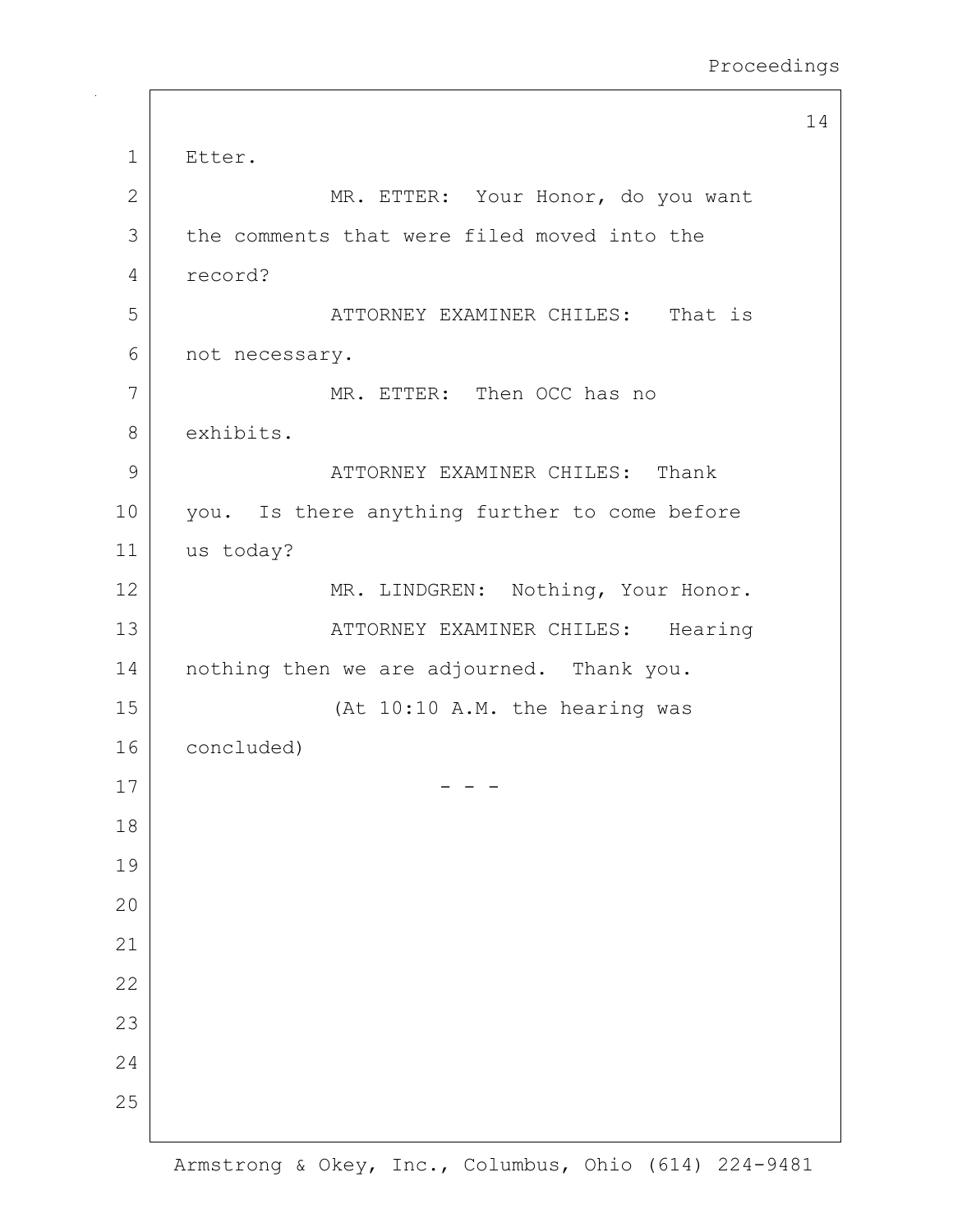|                |                                                                                           | 15 |
|----------------|-------------------------------------------------------------------------------------------|----|
| $\mathbf 1$    | CERTIFICATE                                                                               |    |
| $\mathbf 2$    | I do hereby certify that the foregoing                                                    |    |
| 3              | is a true and correct transcript of the<br>proceedings taken by me in this matter on July |    |
| $\overline{4}$ | 9, 2014, and carefully compared with my original<br>stenographic notes.                   |    |
| 5              |                                                                                           |    |
| 6              | Michael O. Spencer,                                                                       |    |
| 7              | Registered Professional<br>Reporter.                                                      |    |
| 8              |                                                                                           |    |
| 9              |                                                                                           |    |
| 10             |                                                                                           |    |
| 11             |                                                                                           |    |
| 12             |                                                                                           |    |
| 13             |                                                                                           |    |
| 14             |                                                                                           |    |
| 15             |                                                                                           |    |
| 16             |                                                                                           |    |
| 17             |                                                                                           |    |
| 18             |                                                                                           |    |
| 19             |                                                                                           |    |
| 20             |                                                                                           |    |
| 21             |                                                                                           |    |
| 22             |                                                                                           |    |
| 23             |                                                                                           |    |
| 24             |                                                                                           |    |
| 25             |                                                                                           |    |
|                |                                                                                           |    |

 $\Gamma$